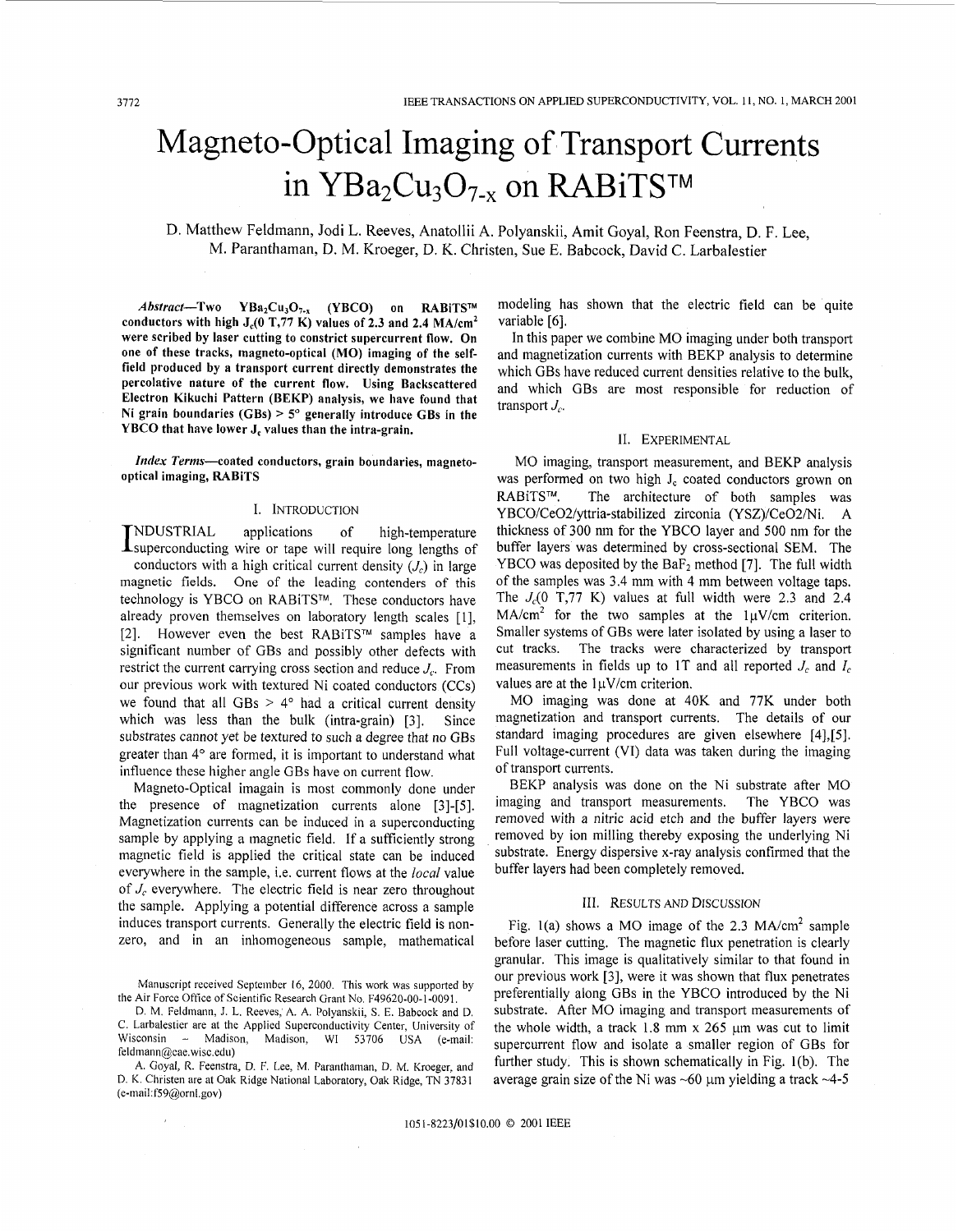grains wide and  $\sim$ 30 grains long. This track, hereafter referred to as track 1, had a  $J_c(0)$  T,77 K) value of 0.7  $MA/cm<sup>2</sup>$ , less than one-third the full width value. The  $J_c(H)$ dependence was measured out to 1 T, and  $J_c(1 \text{ T}, 77 \text{ K})$  was found to be  $0.1$  MA/cm<sup>2</sup>.



F ig. 1. Geometry and magneto-optical image. **(a)** Magneto-optical image across full width of sample, representative of both samples in the study. The sample **was** cooled in the absence of a field to 77K, and then a field of 80mT was applied. (b) Sample geometry. The black regions are **YBCO** and the gray areas are Ag. The thin white lines represent the track defined by laser cutting. The gray box shows the region of the MO image in (a).

Figs. 2(a) and (c) are MO images of magnetization currents flowing in track 1. For Fig. 2(a), the sample was zero field cooled (ZFC) to 77K, and then a field of 4.0 mT was applied. As the applied field increases, flux penetrates into the bulk from the track edges, but propagates preferentially along weaker linked regions such as some GBs. At 77 K, 4.0 mT was insufficient to induce the critical state in the track. At this low applied field only the weakest linked GBs appear in the MO image.

In Fig. 2(c) the sample has been ZFC to 40K, and then a field of 60 mT was applied. This was sufficient to induce the critical state in the track. From our previous work [4] we know that GBs appear in MO imaging when the critical current density of the GB  $(J_{cb})$  is less then the critical current density of the bulk  $(J_{cg})$ . Using this information together with the knowledge that the track is in the critical state, we deduce that any GB *not* appearing in Fig. 2(c) is capable of carrying as much current as its *immediately surrounding grain.* Since MO imaging is sensitive to the ratio  $J_c / J_{cg}$ , variations in the bulk *J<sub>c</sub>* will also influence whether or not a given GB appears. It is expected that the bulk  $J_c$  in a RABiTS<sup>TM</sup> CC will be much more variable than in single crystal or bi-crystal substrates, as each Ni grain produces its own single crystal template for film growth. Variation in the vicinal angle of the grains and other factors may contribute to variable quality of the intra-grain.

Fig. 2(b) is a MO image of the self-field produced by transport currents in the track. The sample was ZFC to 77K, and then a current of 700 mA was applied. VI data was taken during MO imaging and *1,* was found to be 560 mA. The MO image at an applied current of 560 mA was nearly identical to Fig. 2(b), but exhibited less contrast. It is immediately apparent that MO image under transport currents very closely resembles the image of magnetization currents, Fig. 2(a). This reaffirms MO imaging under magnetization currents as a valid method of identifying *transport* current limiting defects, even though in the case of magnetization currents the electric field is near zero everywhere. The major current limiting obstacle in track 1 is the large GB cluster in the center of the track, between the markers **A** and **B** in Fig. 2(b). Notice than under transport current the flux penetration at the bottom of the GB cluster is increased relative to the rest of the cluster, unlike the Fig. 2(a). There is a clear gap in the flux between the GB cluster and the bottom edge of the track, and an increase in the magnetic flux at the track's bottom edge. This means that a large fraction of the current flowing in the track is being constricted and forced to flow between the GB cluster and the bottom edge of the track in the region **A-B.** In the region **B-C** of the track current flows mostly at the track edges, as predicted for a uniform superconducting thin strip



Fig. **2.** MO images and EBKP data of track 1. Add a length marker to the image at bottom. (a) MO image of magnetization currents. Sample was zero field cooled **(ZFC)** to 77K, and then a field of 4.0 mT was applied. (b) MO was applied. (c) MO image of magnetization currents. Sample was ZFC to 40K and then a field of 60 mT was applied. (d) **GB** map showing all boundaries  $\ge 5^\circ$ . This map mathces well to the flux penetration of the Mo image in (d). (e) Overlay of (c) and (d).

In order to quantify the angles appearing in the MO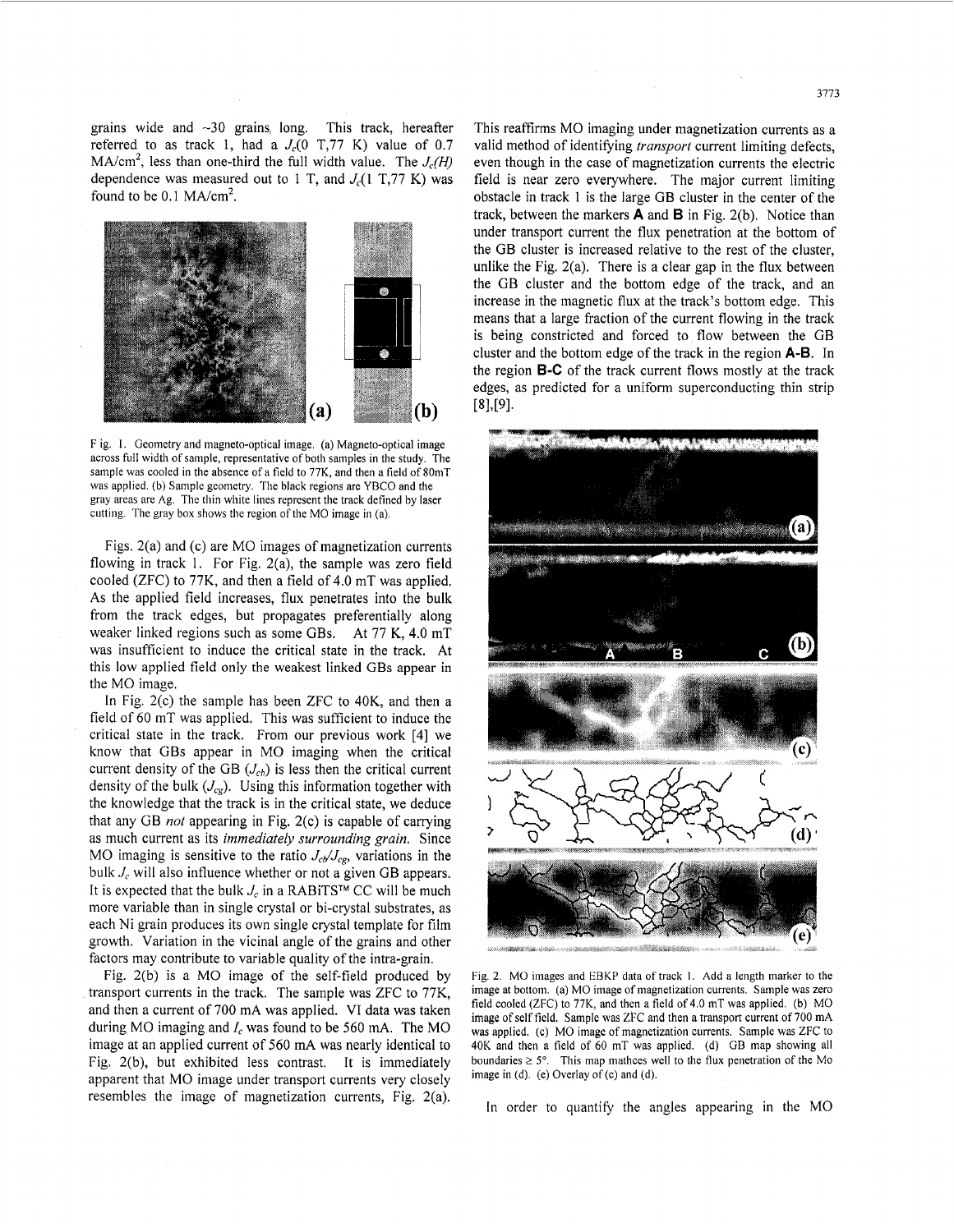images, BEKP analysis was performed on the underlying Ni substrate. Fig. 2(d) is a map of all Ni  $GBs \ge 5^\circ$ . The overlay of Figs. 2(c) and (d), Fig. 2(e), shows that the  $\geq 5^{\circ}$  GB map correlates well with the MO image. In fact, there is no flux penetration in Fig. 2(c) above Ni GBs less than *5".* While there is flux penetration above the majority of Ni GBs p *5",*  there is a small number of higher angle Ni GBs which do not appear in Fog. 2(c). This apparent inconsistency could be due to a variable  $J_{cb}$  in GBs with the same misorientation angle, a variable  $J_{cg}$  in the adjacent grains, or a difference in the actual GB angle in the YBCO relative to the Ni.

Threshold angles of 4" [3] and *5"* degrees are rather high when judged against an exponential fall-off in *J,* for increasing GB angle in [001] tilt bi-crystals [10], [11]. However, it should be considered that almost none of the GBs in track 1 are pure [OOI] tilt. The BEKP data shows almost equal numbers of GBs with rotation axes *near* [OOl], [OI 11 and [111]. While the properties of [001] tilt YBCO GB have been extensively studied [10]-[13], little work has been done on low angle  $[011]$  or  $[111]$  GBs.

It is clear that there are far fewer GBs appearing in the MO image of transport currents than there are appearing in the MO image of the critical state, Fig. 2(c). For an applied transport current of 700 mA in Fig. 2(b), only GBs  $\geq$  7° appear. This is not inconsistent with the results of the magnetization MO image. From the MO image of the critical state, we know that any GB not appearing has  $J_{cb}/J_{cg} = 1$ , and any boundary that is illuminated has  $J_{cb}/J_{cg}$  < 1. It might be expected that all GBs with  $J_{cb}/J_{cg}$  < 1 should appear under transport currents as well. However, at the applied current of 700 mA, the GBs  $\geq$  7° have already driven the *whole* track to an electric field of 40  $\mu$ V/cm before boundaries less than 7° begin to dissipate.

It deserves comment why the GB map of Fig. 2(d) was compared to a magnetization MO image at 40 K instead of 77 K. As temperature decreases,  $J_{cg}$  increases more rapidly than  $J_{cb}$ . Since MO imaging is measuring the ratio  $J_{cb}/J_{cg}$ , GBs are more clearly recognized at lower temperatures where the flux penetration into the bulk is relatively less. All the GBs visible in the critical state at 40K were also visible in the critical state at 77K.

A track was also cut on the second sample, track 2. At full width this sample had a  $J_c(0 \text{ T}, 77 \text{ K})$  value of 2.4 MA/cm<sup>2</sup>. Using the laser track 2 was cut  $300 \mu m$  wide and 1.9 mm long. Voltage taps were placed at each end of the track and at the center. Both halves of track 2 had a  $J_c(0 \text{ T}, 77 \text{ K})$  value of 0.6 MA/ $\text{cm}^2$ . MO imaging was then used to identify regions of apparent higher and lower *J,* values. Once identified, the laser was again used to scribe smaller tracks directly over these regions of interest. The top one-third of the YBCO was removed by ion milling to reduce the effects of surface degradation on the numerical  $J_c$  values. Fig. 3(a) shows a MO image of a portion of track 2. it is unclear if *Jcg,* GBs, or the original width of the link<sup>2</sup> limited this value. The thin

 $2$  The original link was three times the width of the link in Fig. 3(a), and its  $J_c$  value is more than one-third less, 0.6 MA/cm<sup>2</sup>. This value was

white lines represent laser cuts that were made to isolate a region with relatively less structure in the MO image. This track had a  $J_c(0 \text{ T}, 77 \text{ K})$  value of 2.7 MA/cm<sup>2</sup>. Fig. 3(b) shows a second portion of the track where a bright cluster of GBs has been isolated by further laser cutting. This track had a  $J_c(0 \text{ T}, 77 \text{ K})$  value of 1.7 MA/cm<sup>2</sup>. Such a high  $J_c$  value may seem at odds with the MO image, but we emphasize that MO imaging is sensitive to the ratio  $J_{c}/J_{cg}$ . The fact that the GB cluster of Fig. 3(b) appears quite bright in the MO image and has a high transport  $J_c$  values means that  $J_{cg}$  is likely much greater then both  $J_{cb}$  and the measured value of 1.7  $MA/cm<sup>2</sup>$ .



Fig. 3. MO images of portions of track 2. White lines denote where the laser was used to further restrict current flow. (a) The laser was used to scribe a track through a region which looked relatively well connected. (b) The laser was used to isolate a bright cluster of GBs.

BEKP analysis was performed on the two smaller tracks scribed into track **2.** For both of the smaller tracks it was again found that only  $GBs \geq 5^{\circ}$  appeared in the MO image.

### IV. CONCLUSION

MO imaging of both magnetization and transport currents has been used to demonstrate the percolative nature of current flow in high  $J_c$  coated conductors. Good agreement of the two imaging modes is observed if one takes into account the different field configurations. Combined with BEKP analysis, we have shown that most GBs  $\geq$  5° have a critical current that is less than the intra-grain  $J_{cg}$ . Conversely, it remains unclear lower GB misorientations whether the GBs limit  $J_c$  or the grains themselves. The threshold angles found here are not as sharp as those found previously [3], and there are a few Ni GBs > *5"* which do not produce YBCO GBs that appear in the MO images. RABiTS™ type coated conductors can yield excellent  $J_c$  values, but the fact that many GBs remain obstacles to current flow even in the best samples indicates that there is room for the present technology to improve.

#### ACKNOWLEDGMENT

D.M.F. extends great thanks to G.A. Daniels for technical assistance.

measured before ion milling, but the extent of the surface degradation was unknown.